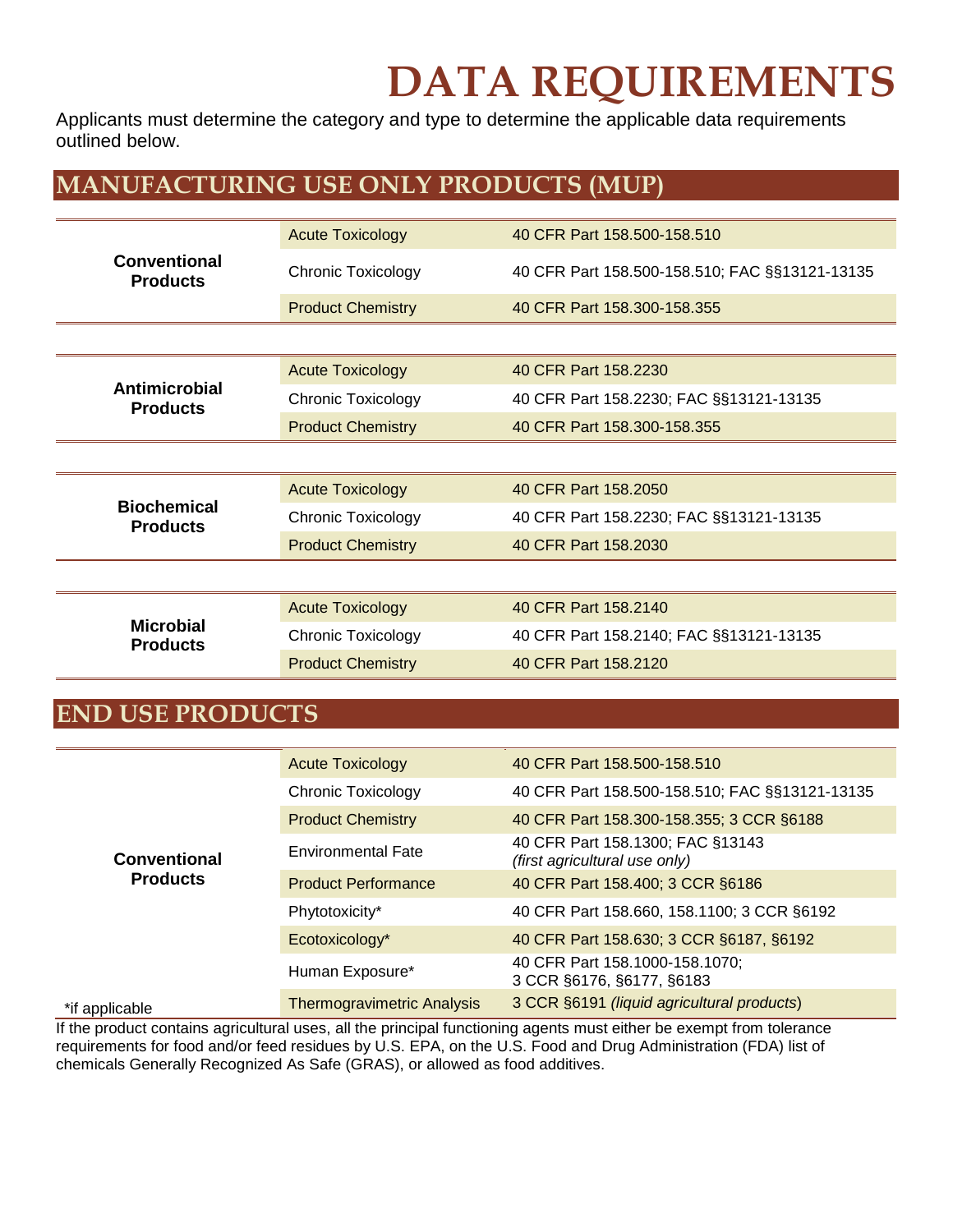### **END USE PRODUCTS** *continued…*

| <b>Home and Garden</b><br><b>Products</b> | <b>Acute Toxicology</b>    | 40 CFR Part 158.500-158.510                                 |
|-------------------------------------------|----------------------------|-------------------------------------------------------------|
|                                           | <b>Chronic Toxicology</b>  | 40 CFR Part 158.500-158.510; FAC §§13121-13135              |
|                                           | <b>Product Chemistry</b>   | 40 CFR Part 158,300-158,355                                 |
|                                           | <b>Environmental Fate</b>  | 40 CFR Part 158.1300<br>(residential outdoor -limited)      |
|                                           | <b>Product Performance</b> | 40 CFR Part 158.400; 3 CCR §6186                            |
|                                           | Phytotoxicity*             | 40 CFR Part 158.660; 3 CCR §6192                            |
|                                           | Ecotoxicology*             | 40 CFR Part 158.630; 3 CCR §6187, §6192                     |
| *if applicable                            | Human Exposure*            | 40 CFR Part 158.1000-158.1070;<br>3 CCR §6176, §6177, §6183 |

If the product does not contain a new active ingredient, indoor exposure data may be required.

| <b>Microbial</b><br><b>Products</b> | <b>Acute Toxicology</b>                                    | 40 CFR Part 158.2140                                       |  |
|-------------------------------------|------------------------------------------------------------|------------------------------------------------------------|--|
|                                     | <b>Chronic Toxicology</b>                                  | 40 CFR Part 158.2140; FAC §§13121-13135                    |  |
|                                     | <b>Product Chemistry</b>                                   | 40 CFR Part 158.2120                                       |  |
|                                     | Environmental Fate*                                        | 40 CFR Part 158.2150; FAC §13143                           |  |
|                                     | <b>Product Performance</b>                                 | 40 CFR Part 158.2160; 3 CCR §6186                          |  |
|                                     | Phytotoxicity*                                             | 40 CFR Part 158.2150; 3 CCR §6192                          |  |
| *if applicable                      | 40 CFR Part 158.2150; 3 CCR §6187, §6192<br>Ecotoxicology* |                                                            |  |
|                                     |                                                            |                                                            |  |
|                                     | <b>Acute Toxicology</b>                                    | 40 CFR Part 158.2230                                       |  |
|                                     | <b>Chronic Toxicology</b>                                  | 40 CFR Part 158.2230; FAC §§13121-13135                    |  |
|                                     | <b>Product Chemistry</b>                                   | 40 CFR Part 158,300-158,355                                |  |
| <b>Antimicrobial</b>                | Environmental Fate*                                        | 40 CFR Part 158.2080; FAC §§13141-13152                    |  |
| <b>Products</b>                     | <b>Product Performance</b>                                 | 40 CFR Part 158.2220; 3 CCR §6186                          |  |
|                                     | Phytotoxicity*                                             | 40 CFR Part 158.2250; 3 CCR §6192                          |  |
|                                     | Ecotoxicology*                                             | 40 CFR Part 158.2240; 3 CCR §6187, §6192                   |  |
|                                     | Human Exposure*                                            | 40 CFR Part 59.2260-158.2270;<br>3 CCR §6176, §6177, §6183 |  |

An antimicrobial product claiming to control germs but does not list specific organisms, must provide product performance (efficacy) data for bacteria, a fungi (e.g., trichophyton mentagrophytes), and a virus (one enveloped and one nonenveloped). An antimicrobial product claiming to control specific types of germs must provide product performance (efficacy) data for all organisms listed on the label.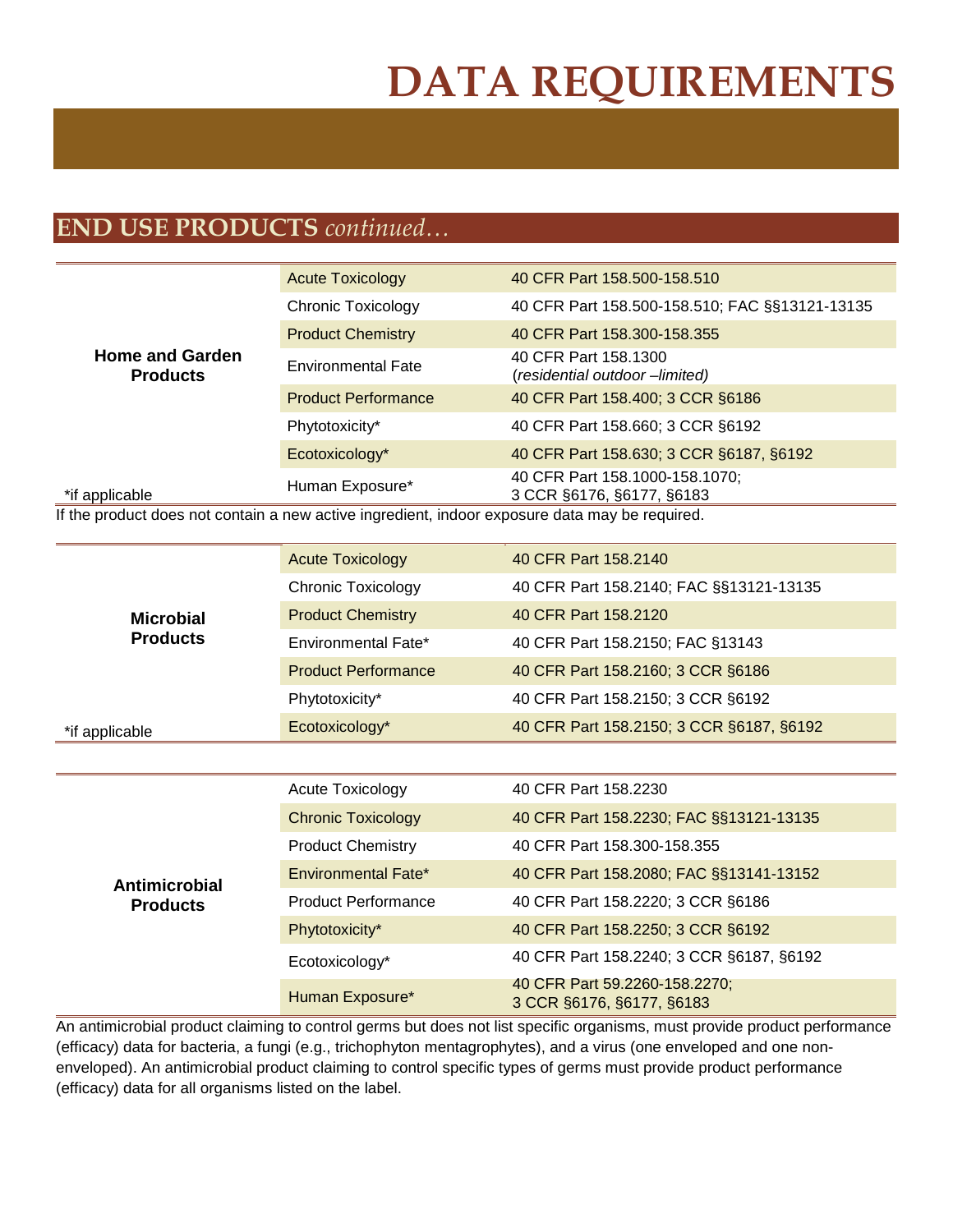### **END USE PRODUCTS** *continued…*

| <b>Biochemical</b><br><b>Products</b> | <b>Acute Toxicology</b>    | 40 CFR Part 158.2050                            |
|---------------------------------------|----------------------------|-------------------------------------------------|
|                                       | <b>Chronic Toxicology</b>  | 40 CFR Part 158.2050; FAC §§13121-13135         |
|                                       | <b>Product Chemistry</b>   | 40 CFR Part 158,2030                            |
|                                       | Environmental Fate*        | 40 CFR Part 158.2060; FAC §§13141-13152         |
|                                       | <b>Product Performance</b> | 40 CFR Part 158.2070; 3 CCR §6186               |
|                                       | Phytotoxicity*             | 40 CFR Part 158.1100, §158.2060; 3 CCR §6192    |
|                                       | Ecotoxicology*             | 40 CFR Part 158.2060; 3 CCR §6187, §6192        |
| *if applicable                        | Human Exposure*            | 40 CFR Part 158.2050; 3 CCR §6176, §6177, §6183 |

### **ADJUVANT PRODUCTS**

Adjuvants do not require federal registration and are only subject to California data requirements.

| <b>Manufacturing Use</b><br><b>Only Products</b> | <b>Acute Toxicology</b>    | 3 CCR §6179 |  |
|--------------------------------------------------|----------------------------|-------------|--|
|                                                  | <b>Product Chemistry</b>   | 3 CCR §6192 |  |
|                                                  |                            |             |  |
| <b>End Use</b><br><b>Products</b>                | <b>Acute Toxicology</b>    | 3 CCR §6179 |  |
|                                                  | <b>Product Chemistry</b>   | 3 CCR §6192 |  |
|                                                  | <b>Product Performance</b> | 3 CCR §6186 |  |
| *if applicable                                   | Phytotoxicity*             | 3 CCR §6192 |  |

**Water Modifiers (including pH Control Buffers):** Applicants must provide data to support label recommended rates or pH levels by demonstrating how much product is required. All buffers, pH adjusters, and water conditioners must show the pH readings from a titration starting below and continuing beyond the label rates suggested. The data must be in table format and may be accompanied by a graph for visual representation. Data conducted in the presence of hard water may be required.

#### **MINIMUM RISK PESTICIDE (SECTION 25B)**

Minimum risk pesticides requiring registration are considered as an end use product and in general, require the following:

| <b>Minimum Risk</b><br><b>Pesticide Products</b> | <b>Acute Toxicology</b>    | 3 CCR §6192       |
|--------------------------------------------------|----------------------------|-------------------|
|                                                  | <b>Chronic Toxicology</b>  | FAC §§13121-13135 |
|                                                  | <b>Product Chemistry</b>   | 3 CCR §6192       |
|                                                  | <b>Product Performance</b> | 3 CCR §6186       |
|                                                  | Phytotoxicity*             | 3 CCR §6192       |
| *if applicable                                   | Ecotoxicology*             | 3 CCR §6192       |

Environmental fate data is typically not required.